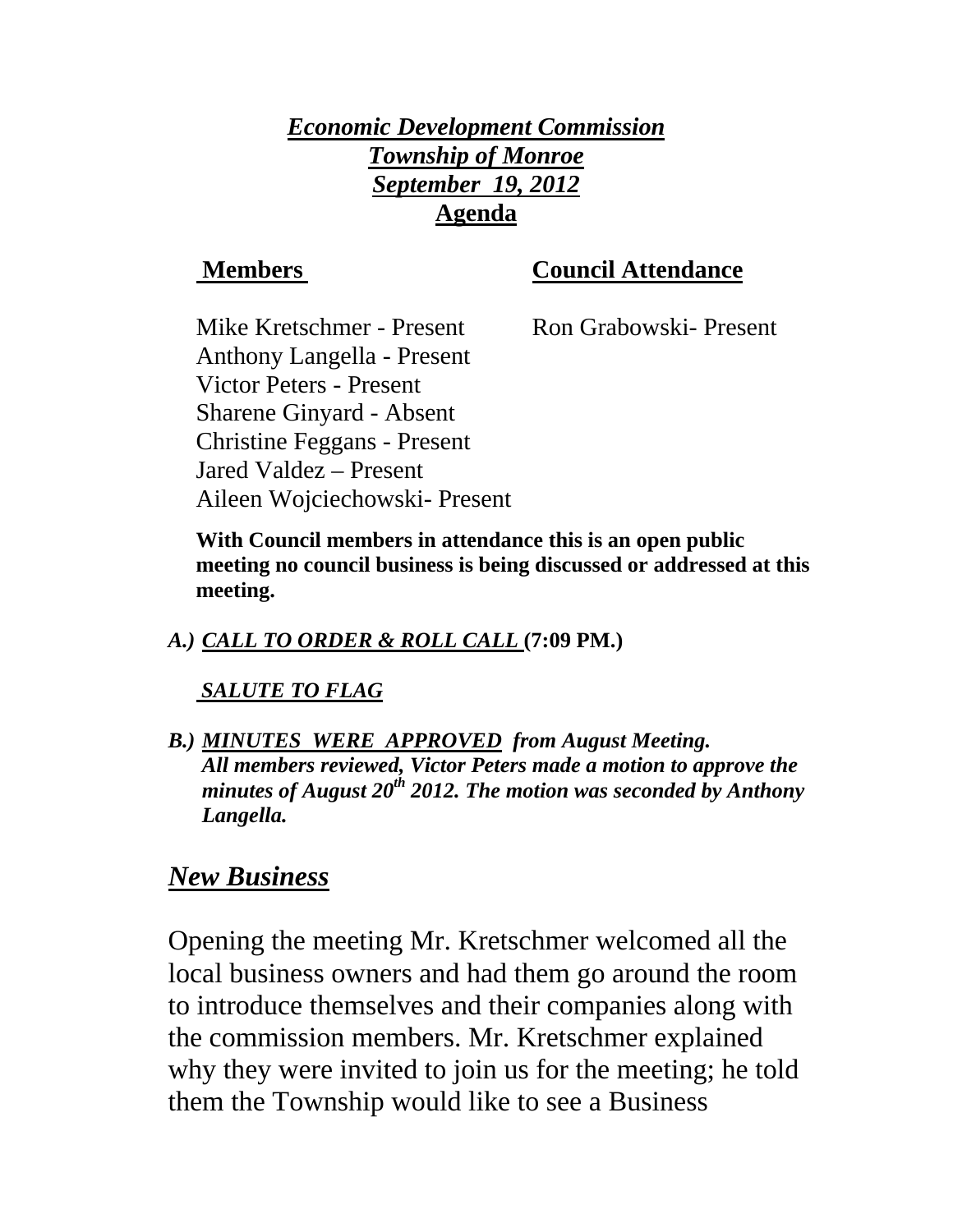Association formed here. There are several reasons for this it would greatly help the business owners giving them a voice in communication to Council and Township there is strength in numbers. Business owners can interact and work together with other local business owners possibly offering some partnerships and improve all business in the township which comes a lot easier with this type of networking. (Example: Mrs. Feggans had a good idea for the artist working out of her home maybe displaying her artwork in a local business that has a store front.)

Per Jeanette Remsen the Township has not had a Business Association since 1997. Ms. Remsen felt it failed due to a lot of ideas but no one ever followed thru with any of these ideas with man power. One of the business owners present this evening stated he had attended a few meetings at that time, but felt there was no direction to really help the local businesses. He stated that it seemed to him that the association was much more focused on charity type of work not business oriented help.

A roundtable took place with Commission members and business owners. The business owners voiced opinions on issues such as infrastructure, redevelopment areas why other areas have expanded and Williamstown is on a slower pace why? Mr. Grabowski stated that Williamstown has more challenges due to our township being in a large area of the pinelands.

Mr. Grabowski stated he would like to see a Business Association formed and the EDC would like to help get them up and running on their own with them holding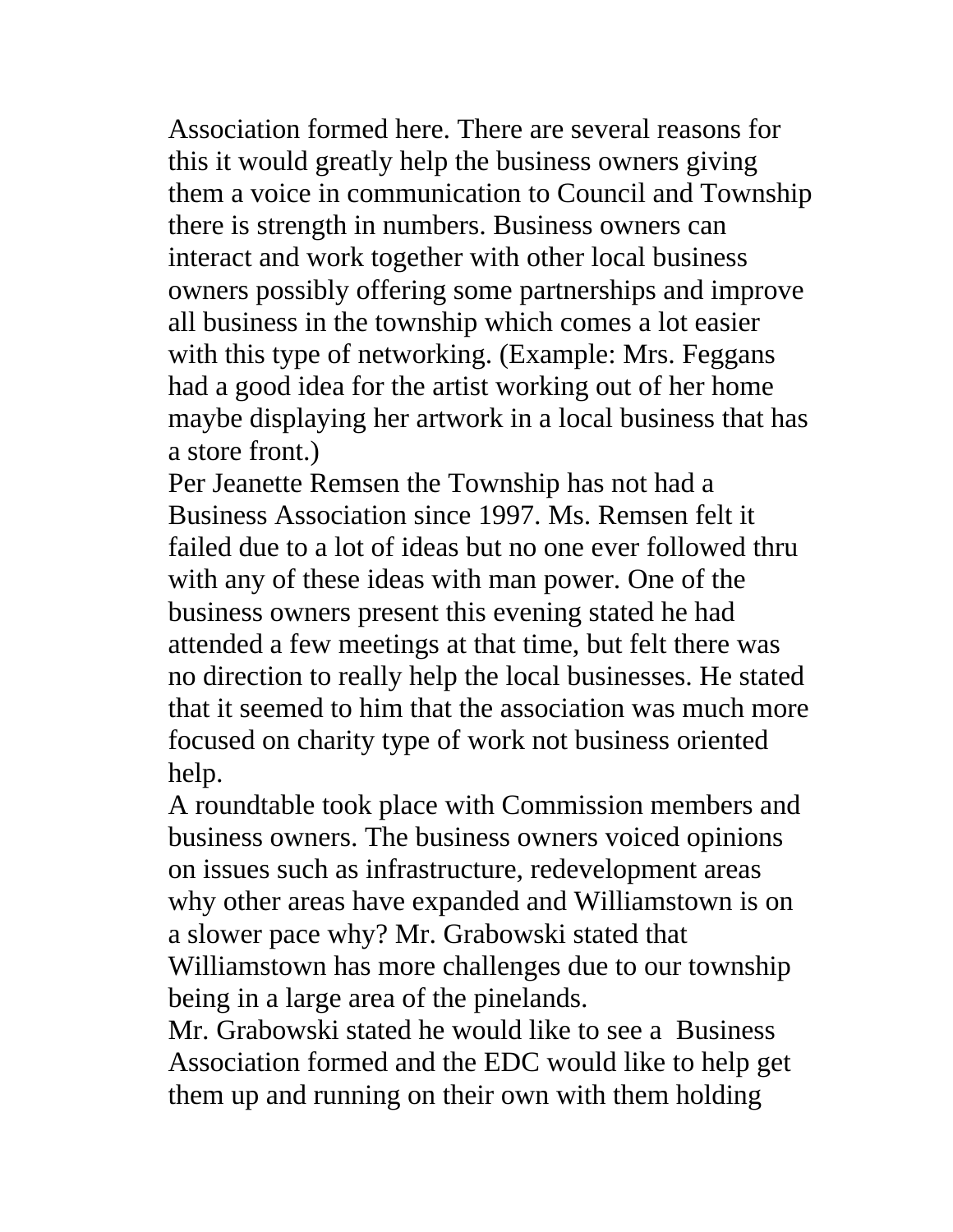their own meetings, and meeting goals, as business owners working together to improve all businesses in town. Once they have formed the Association maybe they could meet quarterly with the EDC to give updates on how things are working.

Business owners questioned what is the focus and objectives for this Association. The commission felt they as business owners should come up with some ideas that they feel should be the objectives and the focus for them as a group of business owners.

Mr. Kretschmer suggested they write some ideas down bring them to our next meeting so they can be discussed. Mr. Kretschmer stated that the township planner will be in attendance which could be informative as to what direction the township is heading.

Sign up forms were handed out at this meeting for business owners that are interested in becoming a member of the Business Association to fill out with all their contact information. Mr. Kretschmer collected all the forms and will compile a member list.

## *Old Business*

Welcome signs. Mr. Garbowski stated the township has the permit, but the signs need to be changed to state requirements if it is put on original site chosen on the Black Horse Pike.

Other locations were discussed.

Members took a vote and it was unanimous to keep the original location and change the sign to state requirements.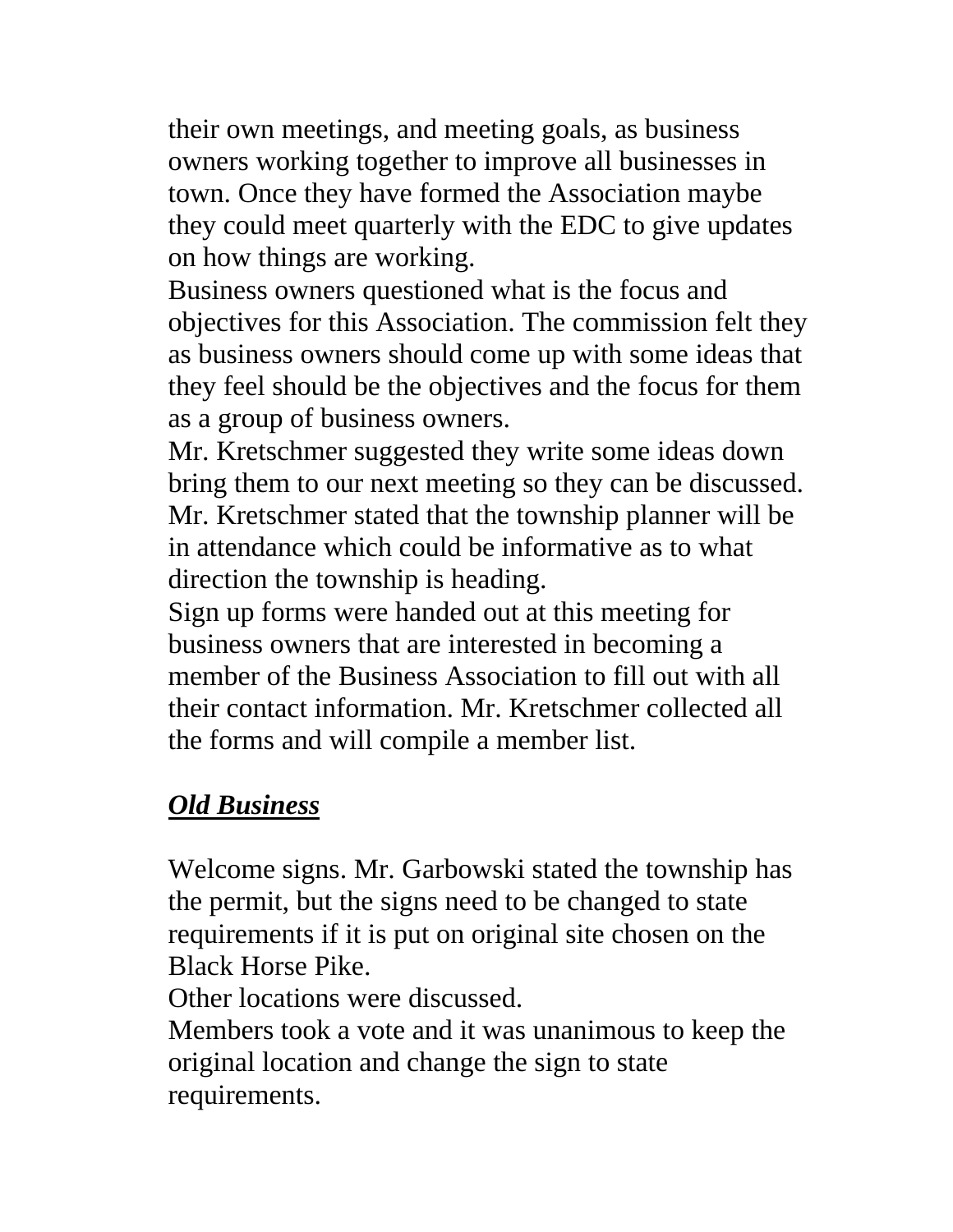Mr. Grabowski will contact ARH engineers in reference to placement.

# *Business Directory*

Mr. Valdez reported he has been working on editing the e-mail list.

The most updated list of Businesses was handed out this evening by Ms. Wojciechowski supplied from Skip Tomarchio the townships fire official.

Ms. Wojciechowski stated that Mr. Tomarchio would be more than happy to come in to our next meeting. Mr. Kretschmer suggested maybe have him come to our

November meeting, due to October's meeting Tim Kernan our Twp. planner will be in attendance along with our business owners.

Ms. Wojciechowski will ask Mr. Tomarchio to attend the November EDC meeting and advise.

# *Roundtable*

Mr. Langella reported the he and Mrs. Feggans went to 15 businesses and felt that going to local businesses door to door was a success to recruit them to become members of the Business Association. He also stated the EDC has to get behind and help the Business owners to help form this Association and keep them focused and interested. Mr. Peters handed out flyers at the Rotary Club to recruit businesses.